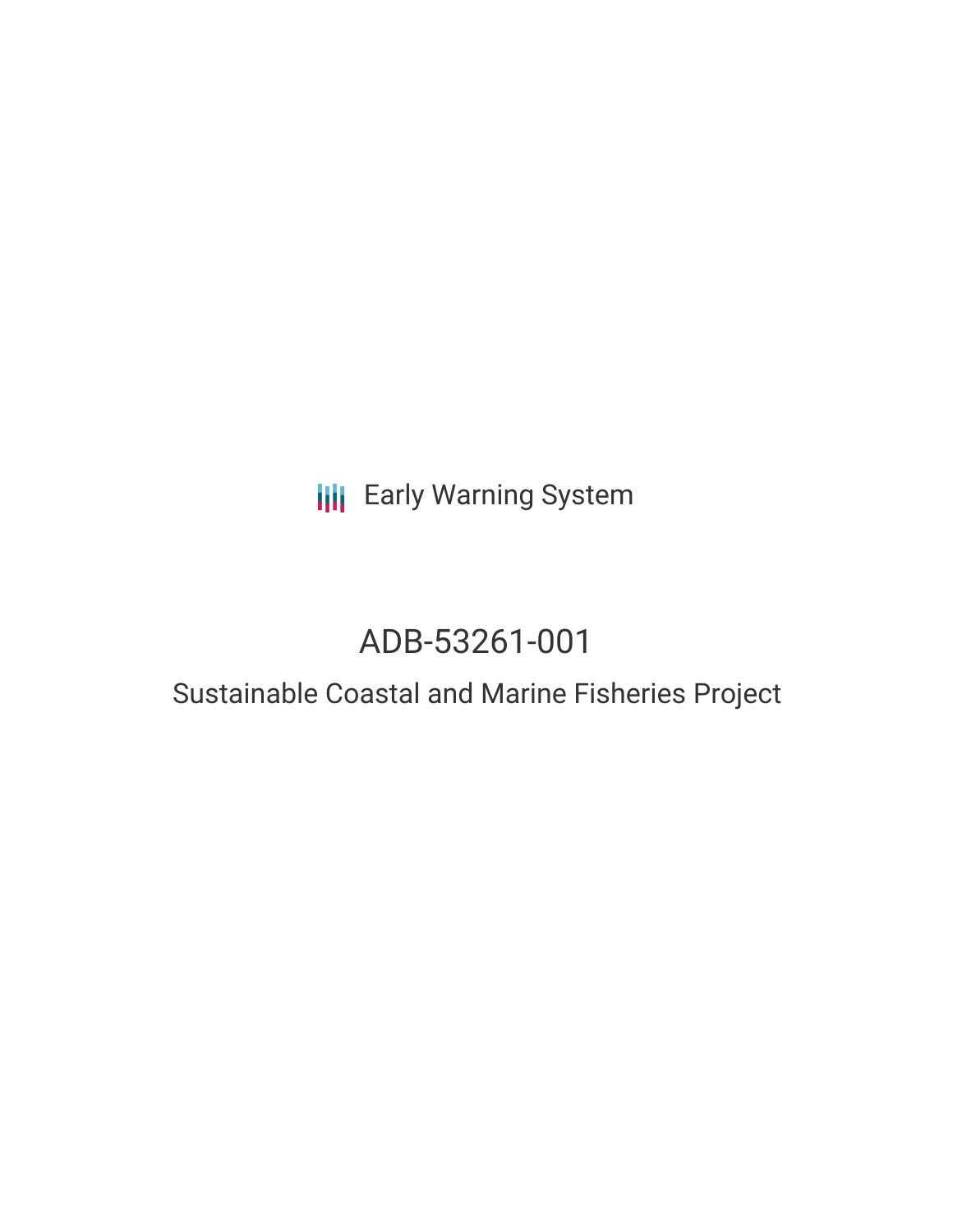

#### **Quick Facts**

| <b>Countries</b>               | Cambodia                                |
|--------------------------------|-----------------------------------------|
| <b>Specific Location</b>       | Koh Kong, Sihanoukville, Kampot and Kep |
| <b>Financial Institutions</b>  | Asian Development Bank (ADB)            |
| <b>Status</b>                  | Proposed                                |
| <b>Bank Risk Rating</b>        | B                                       |
| <b>Borrower</b>                | Governmenet of Cambodia                 |
| <b>Sectors</b>                 | Agriculture and Forestry                |
| <b>Investment Type(s)</b>      | Grant, Loan                             |
| <b>Investment Amount (USD)</b> | $$55.00$ million                        |
| <b>Loan Amount (USD)</b>       | $$50.00$ million                        |
| <b>Grant Amount (USD)</b>      | $$5.00$ million                         |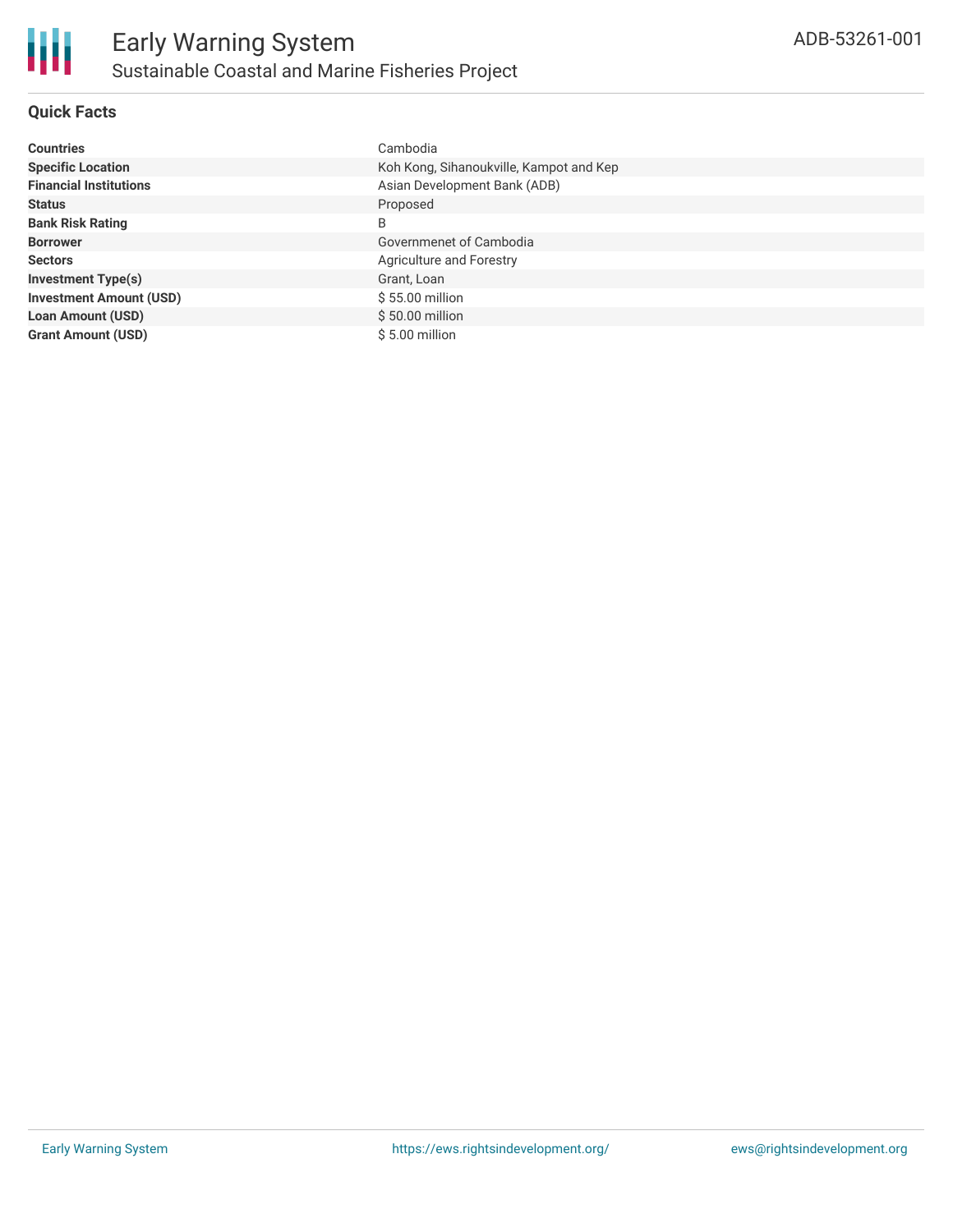

#### **Project Description**

According to the bank's website, "The project will address key issues in Cambodia's four coastal provinces of Koh Kong, Sihanoukville, Kampot and Kep. Outputs will result in the following outcome: enhanced coastal and marine fisheries value chain. Specifically, it will (i) Improved climate-friendly infrastructure and quality control of post-harvest processes; (ii) Improved SMEs access to finance and access to wider markets, and (iii) improve coastal and marine ecosystems and ocean health , and enhance marine tourism assets. The project will be aligned with the following impacts: enhanced contribution of coastal and marine fisheries to food security and socio-economic development of the Cambodian people."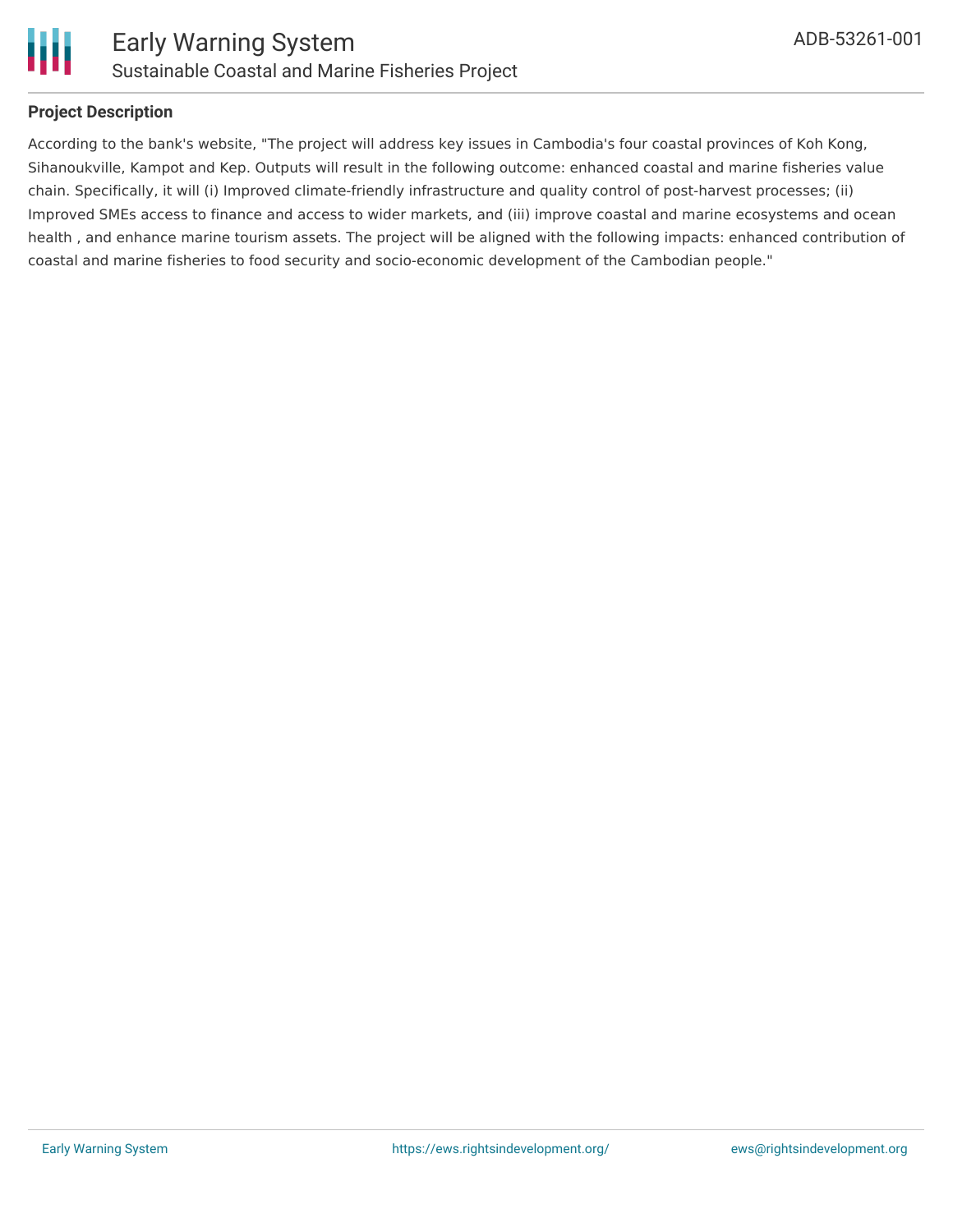

### Early Warning System Sustainable Coastal and Marine Fisheries Project

#### **Investment Description**

Asian Development Bank (ADB)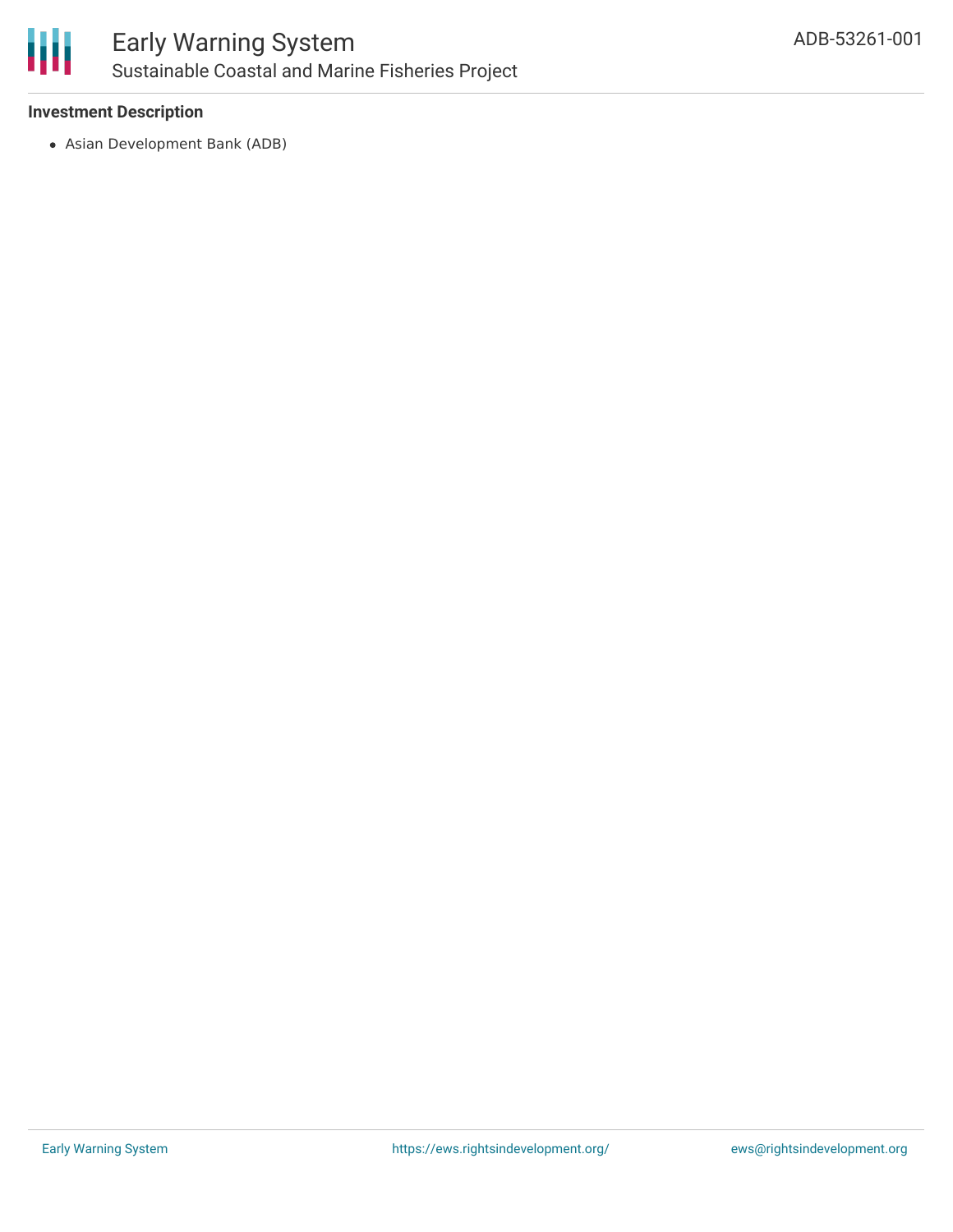#### **Contact Information**

Responsible ADB Officer Lopez, Alvin Responsible ADB Department Southeast Asia Department Responsible ADB Division Environment, Natural Resources & Agriculture Division, SERD Executing Agencies Ministry of Agriculture, Forestry & Fisheries # 40 Norodom Blvd. Phnom Penh, Cambodia

#### ACCESS TO INFORMATION

You can submit an information request for project information at: https://www.adb.org/forms/request-information-form

ADB has a two-stage appeals process for requesters who believe that ADB has denied their request for information in violation of its Access to Information Policy. You can learn more about filing an appeal at: https://www.adb.org/site/disclosure/appeals

#### ACCOUNTABILITY MECHANISM OF ADB

The Accountability Mechanism is an independent complaint mechanism and fact-finding body for people who believe they are likely to be, or have been, adversely affected by an Asian Development Bank-financed project. If you submit a complaint to the Accountability Mechanism, they may investigate to assess whether the Asian Development Bank is following its own policies and procedures for preventing harm to people or the environment. You can learn more about the Accountability Mechanism and how to file a complaint at: http://www.adb.org/site/accountability-mechanism/main.